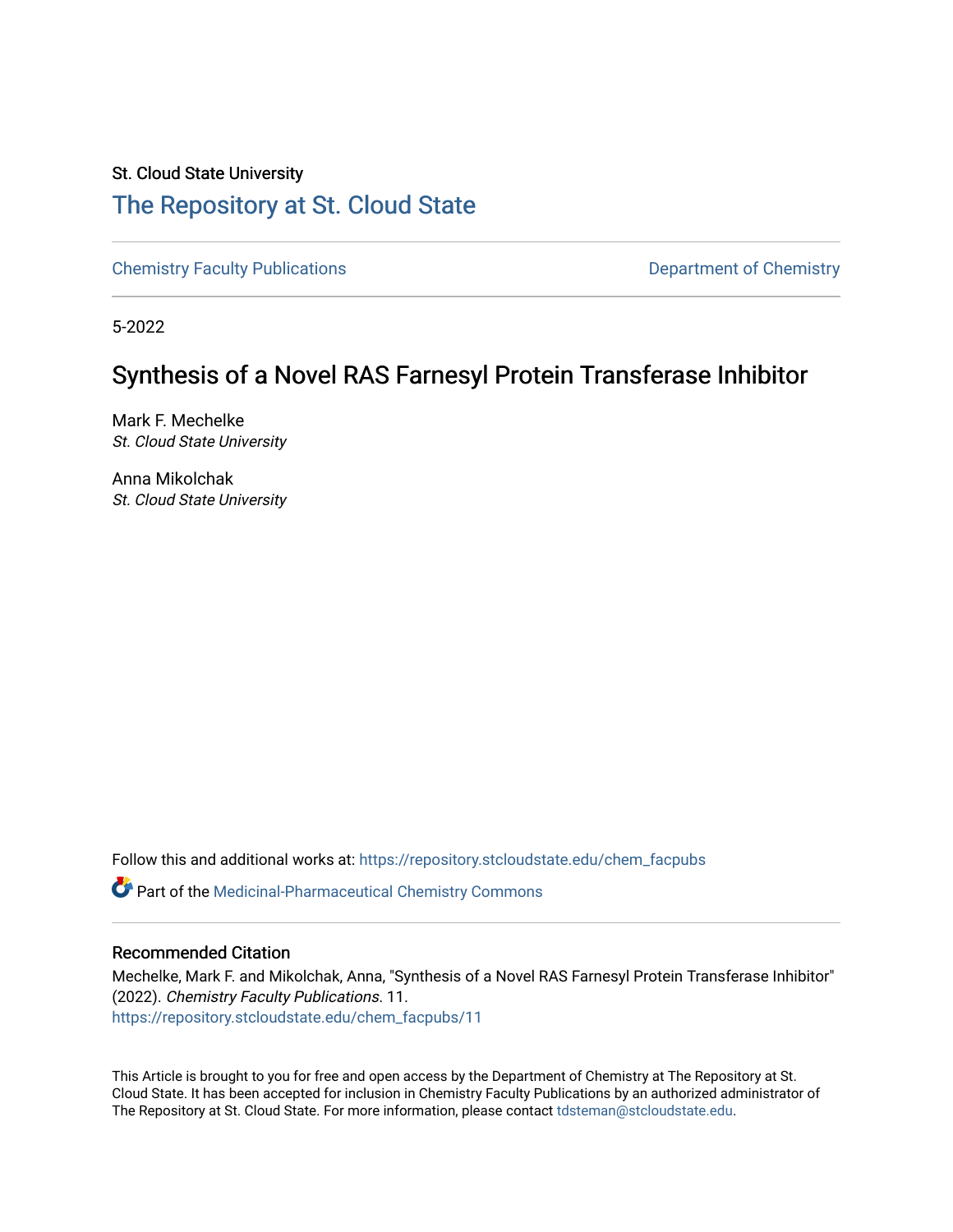# **SYNTHESIS OF A NOVEL RAS FARNESYL PROTEIN TRANSFERASE INHIBITOR**

# M.F. Mechelke† and A. Mikolchak\*

Department of Chemistry and Biochemistry, St. Cloud State University, St. Cloud, MN 56301

#### **Abstract**

**Mutant RAS proteins are associated with 30% of all human cancers. Unregulated cell growth caused by mutant RAS proteins can be prevented by RAS farnesyl protein transferase (FPTase) inhibitors. A novel FPTase inhibitor has been synthesized incorporating a modified farnesyl "tail" and a customized diphosphate "head". It is anticipated that the modified "tail", incorporating a phenyl substituent, will bind more tightly to FPTase due to nonbonding interactions between the aromatic ring and ten aromatic amino acid residues that line the enzyme active site. The altered polar "head", designed from L-aspartic acid, has already been shown to mimic the natural substrate's diphosphate moiety. It is anticipated that the bioactivity of the novel compound presented in this research will illustrate the relevance of modifications to the farnesyl "tail" in the design of farnesyl diphosphate mimetics.**

†corresponding author: mfmechelke@stcloudstate.edu

Keywords: Cancer, RAS Proteins, Farnesyl Protein Transferase, Farnesyl Diphosphate, Competitive Inhibitors, Aspartic Acid, Farnesyl Analogues

#### **Introduction**

Mammalian *ras* genes encode for RAS proteins that play an essential role in the signal transduction pathways which regulate cell proliferation.<sup>1</sup> Initially synthesized as cytosolic precursors, RAS proteins must first become membrane-bound in order to demonstrate their signaling activity. To associate with the plasma membrane, RAS proteins must undergo a series of post-translational modifications. The first step in modification of the cytosolic RAS precursor is farnesylation of a cysteine amino acid residue located near the RAS carboxy-terminus (Figure 1).<sup>2</sup> Farnesyl protein transferase (FPTase) is the enzyme that catalyzes this transfer of a farnesyl group to the cysteine residue.3 Modified in this manner, RAS proteins become sufficiently hydrophobic to associate with the plasma membrane.

Once bound to the plasma membrane, RAS proteins act as a molecular switch for cell growth by binding to guanosine diphosphate (GDP) or guanosine triphosphate (GTP).<sup>4</sup> When RAS is bound to GDP, the switch is "off" - no signaling activity is observed. On the other hand, when RAS is bound to GTP, the switch is "on" - signals for cell proliferation are delivered to the cell nucleus. In this way, RAS proteins play a critical role in the control of normal and transformed cell growth.

The association between RAS and cancer arises from the fact that 30% of all human malignancies contain *ras* genes which encode for RAS proteins that are mutated.<sup>1</sup> These mutant RAS proteins are unable to catalyze the hydrolysis of GTP to GDP. This leads to a broken switch. The switch can be turned "on" – signaling for cell growth, but once "on" it cannot be turned "off". The build-up of RAS-GTP complexes leads to excessive "on" signal-



ing activity which in the simplest sense is the definition of cancer.

The RAS farnesylation process is an attractive target to prevent unregulated cell growth. Post-translational farnesylation has been proven to be the key step in RAS localization to the plasma membrane and subsequent signaling activity. RAS proteins that cannot be farnesylated do not induce malignant transformations.<sup>5</sup> Development of methods to decrease RAS farnesylation may lead to new anti-cancer drugs.

One approach to inhibit RAS farnesylation is to design farnesyl diphosphate mimetics. Farnesyl diphosphate can be viewed as a composite of two structural units, the hydrophobic farnesyl "tail" and the highly charged diphosphate "head". A plethora of research has been published on the design and biological evaluation of novel farnesyl "heads" that have been attached to farnesyl "tails" to prepare competitive inhibitors of FPTase.<sup>6-10</sup> The difference between these compounds and the natural substrate, farnesyl diphosphate, is that the modified polar "head" is not a good leaving group. These compounds work by outcompeting farnesyl diphosphate for the enzyme active site, thus preventing RAS farnesylation.

The research in this paper illustrates the placement of a previously reported diphosphate "head" mimetic, an L-aspartic acid analogue, onto a modified farnesyl "tail".<sup>9</sup> The "tail" that has been prepared contains a phenyl ring (Figure 2). Synthetic routes to this "tail" have been previously investigated.<sup>11</sup> It is hypothesized that this aromatic ring will increase binding of the farnesyl diphosphate mimetic to the FPTase enzyme active site. The active site has been shown to contain an  $\alpha$ - $\alpha$  barrel that is lined with ten aromatic amino acid residues.12 Placing a phenyl ring in the "tail" is anticipated to increase binding affinity due to nonbonding interactions, pi stacking, between the phenyl ring and the aromatic amino acids surrounding the cleft.



**Figure 1.** RAS Farnesylation **Figure 2.** Targeted Farnesyl Diphosphate Mimetic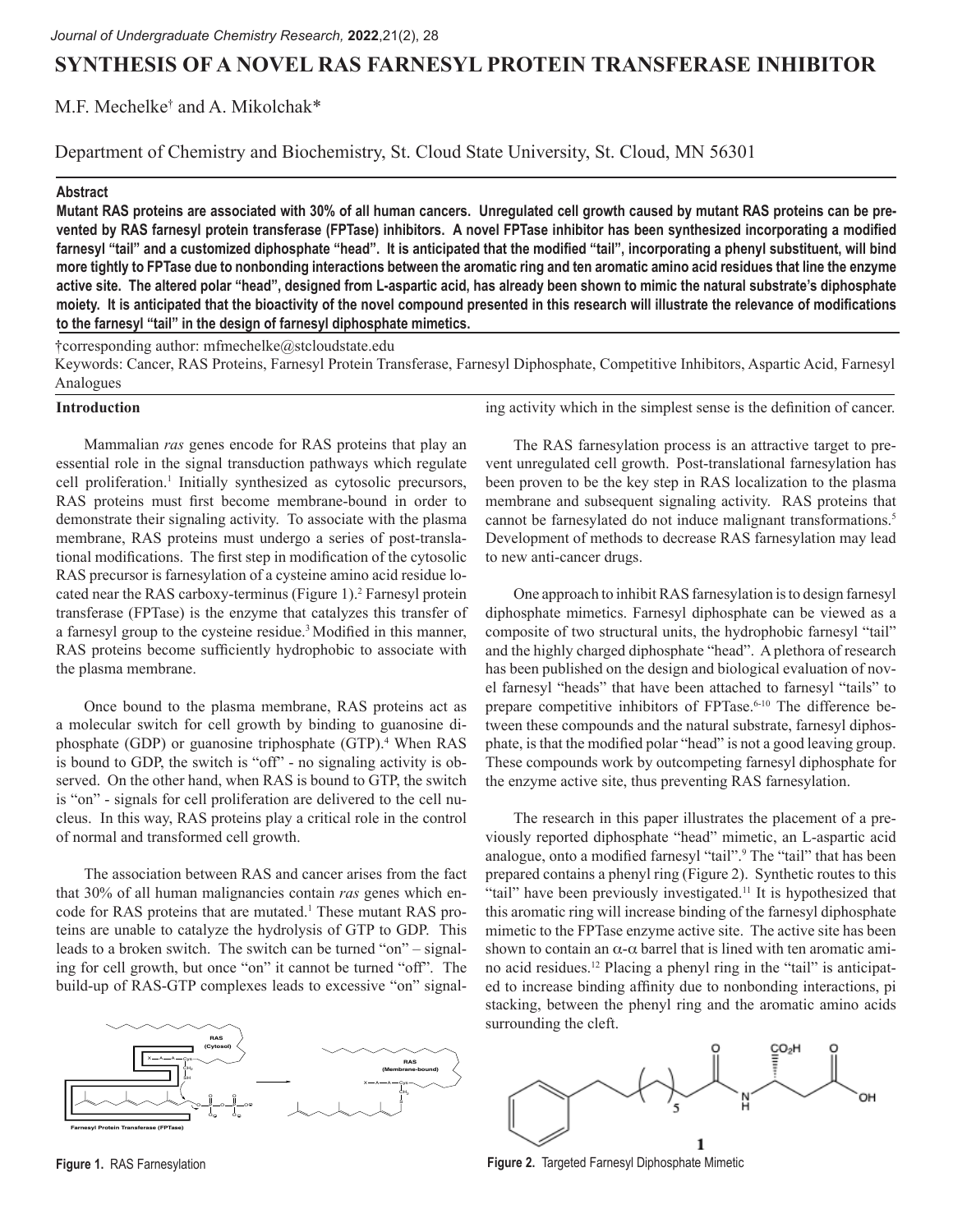Past research has illustrated that this hypothesis has merit. Dr. Mark Distefano prepared FPTase inhibitors with benzoylbenzyl groups in the "tail".13 These compounds were developed to gain information about the interactions between proteins and prenyl pyrophosphates through photoaffinity labeling studies. Dr. Distefano discovered that the presence of the benzoylbenzyl group in the "tail" resulted in an approximately 1.5-fold increase in binding affinity to FPTase as compared to the natural substrate. These findings support the hypothesis that aromatic rings in the "tail" will increase FPTase inhibitory activity.

### **Experimental Methods**

Column chromatography was performed using 230-400 mesh silica gel. NMR was recorded on a JEOL 400 MHz NMR spectrometer. Gas chromatography-mass spectrometry was carried out on an Agilent Technologies 7890/5975C gas chromatograph-mass spectrometer. The GC column (30 m x 0.25 mm) has a 0.25 mm polydimethylsiloxane (PDMS) with 5% phenyl substitution stationary phase. The oven conditions will be specifically described for each step. All starting materials were purchased from Millipore Sigma and used as received.

**Scheme 1.** Synthetic Sequence of Novel FPTase Inhibitor **1**



## *Step 1*<sup>11</sup>

Commercially available 1,8-octanediol (**2**) (1.456 g, 9.957 mmol) was placed into a 100 mL round bottom flask containing a magnetic stir bar and dissolved in toluene solvent (25 mL). Hydrobromic acid (48 wt% in water) (4.50 mL, 39.8 mmol) was added to the flask and the resulting biphasic mixture was heated at reflux  $(125 \degree C)$  oil bath) for exactly 30 minutes. The reaction mixture was cooled to room temperature, diluted with brine (25 mL), and extracted two times with hexanes (30 mL and 20 mL respectively). The organic layers were combined, dried over magnesium sulfate, filtered, and concentrated. Mono-brominated product **3** was isolated as a yellow oil (1.983 g, 95.29%). The crude product **3** (93.7%

#### *Journal of Undergraduate Chemistry Research,* **2022**,21(2), 29

pure) was shown by GC-MS to contain small amounts of 1,8-dibromooctane impurity  $(4.8\%, RT = 4.069 \text{ min})$  and 1,8-octanediol starting material **2** (1.5%, RT = 2.794 min). The crude product **3** was carried directly into step 2 without further purification. <sup>1</sup>H NMR (400 MHz, CDCl<sub>3</sub>)  $\delta$  3.63 (br s, 1H), 3.41 (t, *J* = 6.8 Hz, 2H), 3.24 (t, *J* = 6.8 Hz, 2H), 1.69 (tt, *J* = 6.8, 6.8 Hz, 2H), 1.43-1.33 (m, 2H), 1.32-1.22 (m, 2H), 1.22-1.12 (m, 6H). 13C NMR (100 MHz, CDCl<sub>3</sub>) δ 62.3, 34.0, 32.8, 32.6, 29.3, 28.8, 28.1, 25.7. GC-MS<sup>14</sup>  $RT = 3.434$  min,  $(M^+ - 46) = 162$ , 164 (loss of water and ethylene).

### *Step 2*<sup>11</sup>

Crude product **3** (1.941 g, 9.282 mmol) was dissolved in dichloromethane (25 mL) and subsequently treated with *tert*-butyldimethylsilyl chloride (1.544 g, 10.24 mmol) and imidazole (0.761 g, 11.2 mmol). The reaction mixture was allowed to stir for one hour at room temperature. The resulting mixture was quenched with brine (40 mL) and extracted twice with diethyl ether (2 x 50 mL). The combined organic layers were dried over magnesium sulfate, filtered, and concentrated to provide silyl ether **4** as a clear oil (2.891 g, 96.43%). The crude product **4** (89.7% pure) was shown by GC-MS to contain small amounts of di-silyl protected impurity  $(7.5\%, RT = 6.739 \text{ min})$  and di-brominated impurity (2.8%, RT = 4.069 min). The crude silyl ether **4** was carried directly into step 3 without further purification. <sup>1</sup> H NMR (400 MHz, CDCl3 ) d 3.58 (t, *J* = 6.8 Hz, 2H), 3.38 (t, *J* = 6.8 Hz, 2H), 1.83 (tt, *J* = 7.0, 7.0 Hz, 2H), 1.53-1.35 (m, 4H), 1.35-1.24 (m, 6H), 0.87 (s, 9H), 0.02 (s, 6H). <sup>13</sup>C NMR (100 MHz, CDCl<sub>3</sub>)  $\delta$  63.3, 34.0, 32.9(2C), 29.3, 28.8, 28.2, 26.1(3C), 25.8, 18.4, -5.2(2C). GC-MS14 RT = 5.567 min, (M+ -57) = 265, 267 (loss of *tert*-butyl).

## Steps 3a and 3b<sup>11</sup>

Crude silyl ether **4** (2.899 g, 8.975 mmol) was treated with triphenylphosphine (2.590 g, 9.873 mmol) and heated, with a reflux condenser attached, at 125 °C for one hour. The resultant solution was removed from the oil bath and THF (15 mL) was added through the reflux condenser. The THF was added to the hot reaction mixture to prevent the reaction from solidifying. The reaction mixture was then placed in an ice bath and cooled to 0 o C. The reflux condenser was removed and the flask was sealed with a rubber septum. An empty needle was placed through the septum to serve as a vent. *n*BuLi (2.5 M in hexanes, 3.95 mL, 9.87 mmol) was slowly added. The reaction mixture turned a bright orange color; the color represents formation of ylide **5**. The flask was removed from the ice bath and the colored solution was allowed to stir for 15 minutes as it warmed to room temperature. Benzaldehyde (**6**) (0.91 mL, 9.0 mmol) was added to ylide **5** and the reaction was stirred for an additional 20 minutes. The solution turned a cloudy yellow color. 1.0 M HCl (aq) was added to the reaction mixture until a pH of 4 was achieved (approximately 6.0 mL). The reaction mixture was diluted with distilled water and extracted twice with diethyl ether (50 mL and 30 mL respectively). The organic layers were combined, dried over magnesium sulfate, filtered, and concentrated. Crude product **7** was spotted on a thin layer chromatography (TLC) plate against benzaldehyde (**6**) using 20% ethyl acetate in hexanes as the elution solvent. The TLC plate was visualized with short wave UV light and stained with potassium permanganate. The desired Wittig reaction *cis*/*trans* product **7** had an R<sub>f</sub> value of 0.72. A small spot at  $R_f = 0.20$  was later identified as deprotected alcohol **8**. Other spots observed on the plate were triphenylphosphine and triphenylphosphine oxide. GC-MS<sup>15</sup>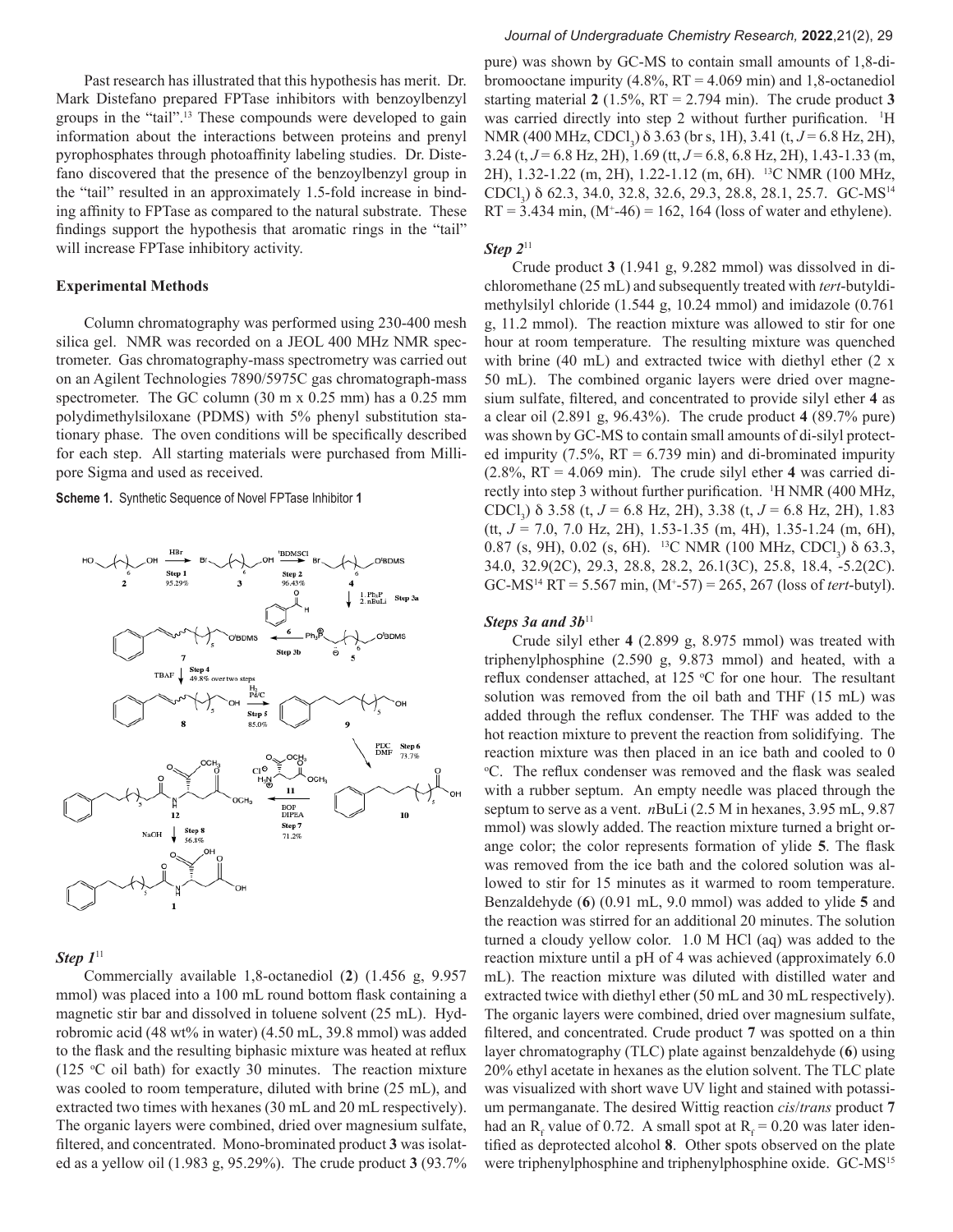#### *Journal of Undergraduate Chemistry Research,* **2022**,21(2), 30

analysis of crude product **7** illustrated the following major compounds:  $RT = 8.630$  min triphenylphosphine oxide (27.4%);  $RT =$ 6.123 min product **7** (*trans*) (28.4%); RT = 5.730 min triphenylphosphine; RT = 5.688 min product **7** (*cis*) (39.7% with triphenylphosphine; could not integrate separately). The crude product was carried directly into step 4. The *trans* and *cis* product **7** assignments were later confirmed using <sup>1</sup> H NMR and GC-MS analysis of the purified step 4 product.

#### *Step 4*<sup>11</sup>

The crude step 3 product (assumed a theoretical yield of product **7**, 8.975 mmol) was treated with tetrabutylammonium fluoride (TBAF) (1.0 M in THF, 18.0 mL, 18.0 mmol). No additional solvent was added. The reaction was allowed to stir for one hour at room temperature. The resulting solution was diluted with saturated ammonium chloride (aqueous) (25 mL) and extracted with diethyl ether (2 x 50 mL). The combined organic layers were dried over magnesium sulfate, filtered, and concentrated. The resultant oil was purified by column chromatography (25% ethyl acetate in hexanes) to afford the desired deprotected product **8** (0.974 g, 49.8% yield over the two steps – steps 3 and 4). The product was a heavy mixture of *trans*:*cis* isomers (1.1 *trans*: 1.0 *cis*) as illustrated by both GC-MS and <sup> $1$ </sup>H NMR data.  $1$ H NMR (400 MHz, CDCl<sub>3</sub>) d 7.41-7.28 (m, 4H), 7.27-7.19 (m, 1H), 6.46 (d, *J* = 11.8 Hz, 1H **cis**), 6.42 (d, *J* = 15.8 Hz, 1H *trans*), 6.26 (dt, *J* = 15.8, 6.8 Hz, 1H *trans*)\*, 5.70 (dt, *J* = 11.8, 7.2 Hz, 1H **cis**)\*, 4.11 (br s, 1H), 3.65 (t, *J* = 6.8 Hz, 2H *cis/trans*), 3.63 (t, *J* = 6.8 Hz, 2H *cis/trans*), 2.38 (dtd, *J* = 7.6, 7.6, 1.6 Hz, 2H *cis*)\*, 2.24 (dtd, *J* = 7.6, 7.6, 1.0 Hz, 2H *trans*)\*, 1.65-1.55 (m, 2H), 1.55-1.45 (m, 2H), 1.44-1.31 (m, 6H). GC-MS15 RT = 4.613 min, M+ = 218 (*trans*); RT = 4.303 min,  $M^+ = 218$  (*cis*)\*\*

\*The ratio of *trans:cis* stereoisomers was determined from 1 H NMR to be 1.13 *trans* :1.00 *cis*.

\*\*The ratio of *trans:cis* stereoisomers was determined from GC to be 1.15 *trans*: 1.00 *cis*.

# *Step 5*<sup>11</sup>

*Trans* and *cis* alkenes **8** (0.919 g, 4.22 mmol) were dissolved in methanol (10.0 mL) and treated with 10% palladium/charcoal (by weight) (0.508 g, 0.477 mmol). A hydrogen balloon was inserted into the flask and the flask was purged of air through a vented septum. The hydrogen balloon was refilled and the flask was allowed to stir for 20 hours. The resulting palladium/charcoal slurry was filtered through a thin layer of silica gel over Celite. The filtration funnel was rinsed thoroughly with ethyl acetate (approximately 75 mL). Concentration of the filtrate provided alcohol **9** (0.789 g, 85.0%). Characterization of the product by GC-MS and NMR showed that no further purification was necessary. <sup>1</sup>H NMR (400) MHz, CDCl<sub>3</sub>)  $\delta$  7.32 (dd, *J* = 6.8, 6.8 Hz, 2H), 7.25-7.18 (m, 1H), 7.22 (d, *J* = 7.2 Hz, 2H), 4.00 (br s, 1H), 3.65 (t, *J* = 6.8 Hz, 2H), 2.65 (t, *J* = 7.6 Hz, 2H), 1.72-1.56 (m, 4H), 1.43-1.32 (m, 10H).<br><sup>13</sup>C NMR (100 MHz, CDCl<sub>3</sub>)  $\delta$  143.0, 128.5(2C), 128.4(2C), 125.7, 62.8, 36.2, 32.8, 31.7, 29.8, 29.7(2C), 29.5, 26.0. GC-MS15  $RT = 4.316$  min,  $M^+ = 220$ .

### *Step 6*<sup>16</sup>

9-phenyl-1-nonanol (**9**) (0.787 g, 3.58 mmol) was dissolved in dimethylformamide (DMF) (30 mL) and treated with pyridinium dichromate (PDC) (8.07 g, 21.5 mmol). The reaction mixture was allowed to stir at room temperature for 20 hours. The mixture was diluted with water (25 mL) and extracted with ethyl acetate (50 mL). The organic layer was washed with brine (2 x 20 mL), dried over magnesium sulfate, filtered, and concentrated. The isolated carboxylic acid **10** (0.617 g, 73.7%) was shown to be very pure by GC-MS and NMR analysis.  $\,$ <sup>1</sup>H NMR (400 MHz, CDCl<sub>3</sub>)  $\delta$  10.70 (br s, 1H), 7.30 (dd, *J* = 7.2, 7.2 Hz, 2H), 7.23-7.17 (m, 1H), 7.20 (d, *J* = 7.2 Hz, 2H), 2.63 (t, *J* = 7.6 Hz, 2H), 2.37 (t, *J* = 7.2 Hz, 2H), 1.71-1.60 (m, 4H), 1.41-1.29 (m, 8H). 13C NMR (100 MHz, CDCl<sub>3</sub>) δ 180.2, 143.0, 128.5(2C), 128.4(2C), 125.7, 36.1, 34.3, 31.6, 29.6, 29.4, 29.3, 29.2, 24.8. GC-MS15 RT = 4.618 min, M+  $= 234.$ 

#### *Step 7*<sup>9</sup>

9-phenylnonanoic acid (**10**) (0.617 g, 2.64 mmol) was dissolved in acetonitrile (13.0 mL) and DMF (4.6 mL). Commercially available L-Aspartic acid methyl ester (**11**) (0.531 g, 2.69 mmol) was added. The reaction was subsequently treated with benzotriazole-1-yloxytris(dimethylamino)phosphonium hexafluorophosphate (BOP) reagent (1.20 g, 2.71 mmol) followed by diisopropylethylamine (1.38 mL, 7.92 mmol). The reaction was placed under nitrogen gas and allowed to stir for 16 hours at room temperature. The solution turned an orange color. The reaction was quenched with 1.0 M HCl (aqueous) (50 mL) and extracted with ethyl acetate (2 x 50 mL). The combined organic layers were washed sequentially with 10% sodium carbonate (aqueous) (50 mL) and 10% lithium chloride (aqueous) (2 x 50 mL). The organic layer was dried over magnesium sulfate, filtered, and concentrated to afford crude diester **12**. The crude product was purified by column chromatography (10% hexanes in ethyl acetate) to afford pure diester **12** (0.709 g, 71.2%). <sup>1</sup>H NMR (400 MHz, CDCl<sub>3</sub>) δ 7.19 (dd, *J* = 7.2, 7.2 Hz, 2H), 7.12-7.06 (m, 1H), 7.10 (d, *J* = 7.6 Hz, 2H), 6.69 (d, *J* = 7.8 Hz, 1H), 4.82 (ddd, *J* = 7.8, 4.4, 4.4 Hz, 1H), 3.66 (s, 3H), 3.60 (s, 3H), 2.96 (dd, *J* = 17.2, 4.4 Hz, 1H), 2.80 (dd, *J* = 17.2, 4.4 Hz, 1H), 2.52 (t, *J* = 7.6 Hz, 2H), 2.16 (t, *J* = 7.6 Hz, 2H), 1.61-1.48 (m, 4H), 1.30-1.19 (m, 8H). 13C NMR (100 MHz, CDCl<sub>3</sub>) δ 173.1, 171.6, 171.4, 142.8, 128.4(2C), 128.3 (2C), 125.6, 52.7, 52.0, 48.5, 36.3, 36.2, 36.0, 31.5, 29.4, 29.3, 29.3, 29.2, 25.6. GC-MS<sup>17</sup> RT = 22.781 min, M<sup>+</sup> = 377.

#### *Step 8*<sup>9</sup>

Diester **12** (0.709 g, 1.88 mmol) was dissolved in absolute ethanol (15 mL) and treated with 1.0 M sodium hydroxide (aqueous) (4.00 mL, 4.00 mmol). The resulting yellow solution was allowed to stir at room temperature for four hours. The reaction was concentrated on a rotary evaporator to a yellow, crystalline solid. Distilled water (10 mL) and 1.0 M HCl (aqueous) (10 mL) were added to the flask and the resultant mixture was extracted with dichloromethane (2 x 50 mL). The combined organic layers were dried over magnesium sulfate, filtered, and concentrated to provide diacid **1** (0.373 g, 56.8%) as a white solid. 1 H NMR (400 MHz, DMSO-d6) d 12.4 (br s, 2H), 8.06 (d, *J* = 8.0 Hz, 1H), 7.22 (dd, *J* = 7.2, 7.2 Hz, 2H), 7.14 (d, *J* = 6.4 Hz, 2H), 7.11 (t, *J* = 7.6 Hz, 1H), 4.46 (m, 1H), 2.63 (dd, *J* = 16.4, 5.6 Hz, 1H), 2.54-2.45 (m, 3H), 2.03 (t, *J* = 6.8 Hz, 2H), 1.55-1.46 (m, 2H), 1.46-1.38 (m, 2H), 1.28-1.13 (m, 8H). 13C NMR (100 MHz, DMSO-d6) d 173.1, 172.6, 172.2, 142.9, 128.8(2C), 128.7(2C), 126.1, 49.0, 36.6, 35.7, 35.5, 31.6, 29.3(2C), 29.2, 29.0, 25.7. GC-MS17 RT = 24.539 min,  $(M<sup>+</sup>-18) = 331$  (loss of water).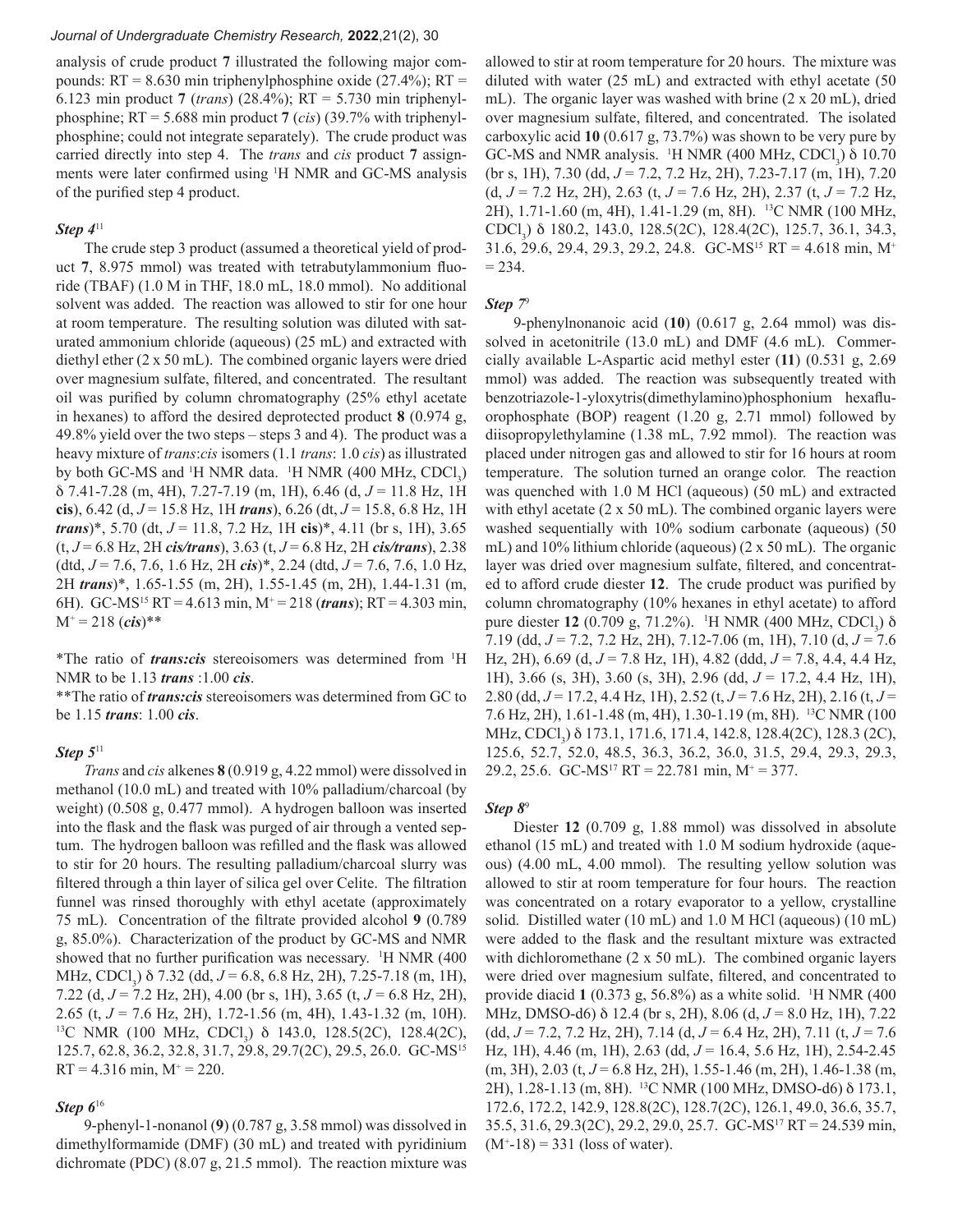#### **Results and Discussion**

The synthesis of novel FPTase inhibitor **1** started with the mono-bromination of commercially available 1,8-octanediol  $(2)$  (Scheme 1).<sup>11</sup> The only difficulty in this step was yield optimization. If the reaction was heated at reflux for too short of a time frame, poor conversion of diol **2** to mono-bromide **3** was observed. If the reaction was heated for too long, mono-bromide **3** continued to react and made the undesired di-bromide product, 1,8-dibromooctane. It was discovered that heating the reaction for exactly 30 minutes provided the optimal yield of mono-brominated product **3**. The ratio of products was determined by gas chromatography (GC) to be 62.5: 3.2: 1.0 mono-brominated product **3**: di-brominated product:1,8-octanediol (**2**). This crude product was carried directly into the second step.

In the second step of the sequence, the alcohol functional group in mono-bromide **3** was protected with a *tert*-butyldimethylsilyl ether. The resultant silyl ether **4** was isolated in high yield with the expected minor di-brominated and di-silylated impurities also visible on the GC trace. The ratio of products carried into step 3 was 32.0: 2.7: 1.0 silyl ether **4**: di-silylated 1,8-octanediol: 1,8-dibromooctane.

Silyl ether **4** was carried directly into the Wittig reaction, step 3. Addition of triphenylphosphine to silyl ether **4** afforded the phosphonium salt which was subsequently treated with *n*-butyllithium to make phosphorus ylide **5**. Nucleophilic addition of ylide **5** to benzaldehyde (**6**) resulted in formation of alkene **7**. 11 GC-MS and thin layer chromatography of crude alkene **7** displayed four major compounds – *trans*-alkene **7**, *cis*-alkene **7**, triphenylphosphine, and triphenylphosphine oxide. A minor product was identified as deprotected alcohol **8**. Further purification was not performed on the step 3 product for two reasons. First, the  $R_x$  values of product **7** and the triphenylphosphine impurities were close enough that it made purification by column chromatography difficult. Second, the Wittig reaction conditions caused some of alkene **7** to be deprotected to produce alcohol **8**. Since removal of the silyl protecting group was the next step in the synthetic sequence and the more polar alcohol **8** was much easier to separate from the triphenylphosphine impurities, crude product **7** was carried directly into step 4. Unfortunately, at this time the ratio of *trans* to *cis* alkene **7** isomers could not be calculated because the *cis* isomer peak overlapped with the triphenylphosphine peak on the GC trace (retention times of 5.688 and 5.730 minutes respectively).

In the initial attempt to deprotect silyl ether **7**, 1.1 equivalents of tetrabutylammonium fluoride (TBAF) were used. After stirring for 30 minutes, only approximately 52% deprotection to alcohol **8** was observed by GC. The best conversion to alcohol **8** was found to require 2.0 equivalents of TBAF and one hour of stirring at room temperature. The crude product was purified by column chromatography to afford a mixture of *trans* and *cis* alcohol **8**. The ratio of *trans*:*cis* isomers was determined to be 1.1:1:0 based on integration of both the GC trace and 1 H NMR spectrum.

In step 5, the heavy mixture of *trans*:*cis* isomers **8** was hydrogenated with hydrogen gas and palladium catalyst. Alcohol **9** was isolated in 85.0% yield and no further purification was required. Oxidation of alcohol **9** to carboxylic acid **10** was performed using

# *Journal of Undergraduate Chemistry Research,* **2022**,21(2), 31

pyridinium dichromate (PDC) with dimethylformamide (DMF) solvent.16 One of the attractive attributes of this synthetic sequence was the purity of the crude products. Column chromatography only had to be performed after two reactions, steps 4 and 7.

To complete the synthesis of novel FPTase inhibitor **1**, a peptide bond had to be formed between carboxylic acid **10** and L-Aspartic acid methyl ester (**11**). This coupling reaction proceeded very smoothly using the benzotriazole-1-yloxytris(dimethylamino)phosphonium hexafluorophosphate (BOP) reagent.<sup>9</sup> Purification by column chromatography afforded pure dimethyl ester **12** in 71.2% yield. Diester **12** was then treated with sodium hydroxide in a standard saponification reaction. The only difficulties encountered in this step were in the isolation of diacid **1**. Concentration of the saponification reaction provided the diacid salt. This salt was initially dissolved in water and quenched with 1.0 M HCl until a pH of 5 was achieved. Extraction of the aqueous layer with diethyl ether, however, provided no product in the organic layer as observed by GC-MS analysis. The aqueous layer was then treated with a large excess of 1.0 M HCl and extracted with a more polar solvent, dichloromethane. GC-MS analysis of the dicholoromethane layer revealed diacid **1**. The organic layer was then concentrated and diacid **1** was isolated as a white solid.

In conclusion, novel FPTase inhibitor **1** was prepared in 8 steps with an 11.6% overall yield. This correlates to an average yield of 76.4% per step. The entire sequence was performed with only two column chromatography purifications, making this an efficient, cost-effective route to diacid **1**. It is anticipated that diacid **1**, incorporating an aromatic ring in the "tail", will help to illuminate the importance of nonbonding interactions in the binding of FPTase inhibitors to the enzyme active site.

#### **References**

- (1) Barbacid, M. *Ann. Rev. Biochem*., **1987**, *56*, 779-827.
- (2) Hancock, J.F.; Magee, A.I.; Childs, J.E., Marshall, C.J. *Cell*, **1989**, *57*, 1167-1177.
- (3) Reiss, Y.; Goldstein, J.L.; Seabra, M.C.; Casey, P.J.; Brown, M.S. *Cell*, **1990**, *62*, 81-88.
- (4) Boguski, M.S.; McCormick, F. *Nature*, **1993**, *366*, 643-654.
- (5) Willumsen, B.M.; Norris, K.; Papageorge, A.G.; Hubbert, N.L.; Lowy, D.R. *EMBO J*., **1984**, *3*, 2581-2585.
- (6) Biller, S.A.; Sofia, M.J.; DeLange, B.; Forster, C.; Gordon, E.M.; Harrity, T.; Rich, L.C.; Ciosek Jr., C.P. *J. Am. Chem. Soc*., **1991**, *113*, 8522-8524.
- (7) Magnin, D.R.; Biller, S.A.; Dickson Jr., J.K.; Logan, J.V.; Lawrence, R.M.; Chen, Y.; Sulsky, R.B.; Ciosek Jr., C.P.; Harrity, T.W.; Jolibois, K.G.; Kunselman, L.K.; Rich, L.C.; Slusarchyk, D.A. *J. Med. Chem*., **1995**, *38*, 2596-2605.
- (8) Valnetijn, A.R.P.M.; Van den Berg, O.; Van der Marel, G.A.; Cohen, L.H.; Van Boom, J.H. *Tetrahedron*, **1995**, *51*, 2099- 2108.
- (9) Patel, D.V.; Schmidt, R.J.; Biller, S.A.; Gordon, E.M.; Robinson, S.S.; Manne, V. *J. Med. Chem.*, **1995**, *38*, 2906-2921.
- (10) Pompliano, D.L.; Rands, E.; Schaber, M.D.; Mosser, S.D.; Anthony, N.J.; Gibbs, J.B.*Biochemistry*, **1992**, *31*, 3800- 3807.
- (11) Mechelke, M.F.; Motschke, L.; Nichols, T.; Albrecht, S. *Journal of Undergraduate Chemistry Research* **2009**, *8*, 43-48.